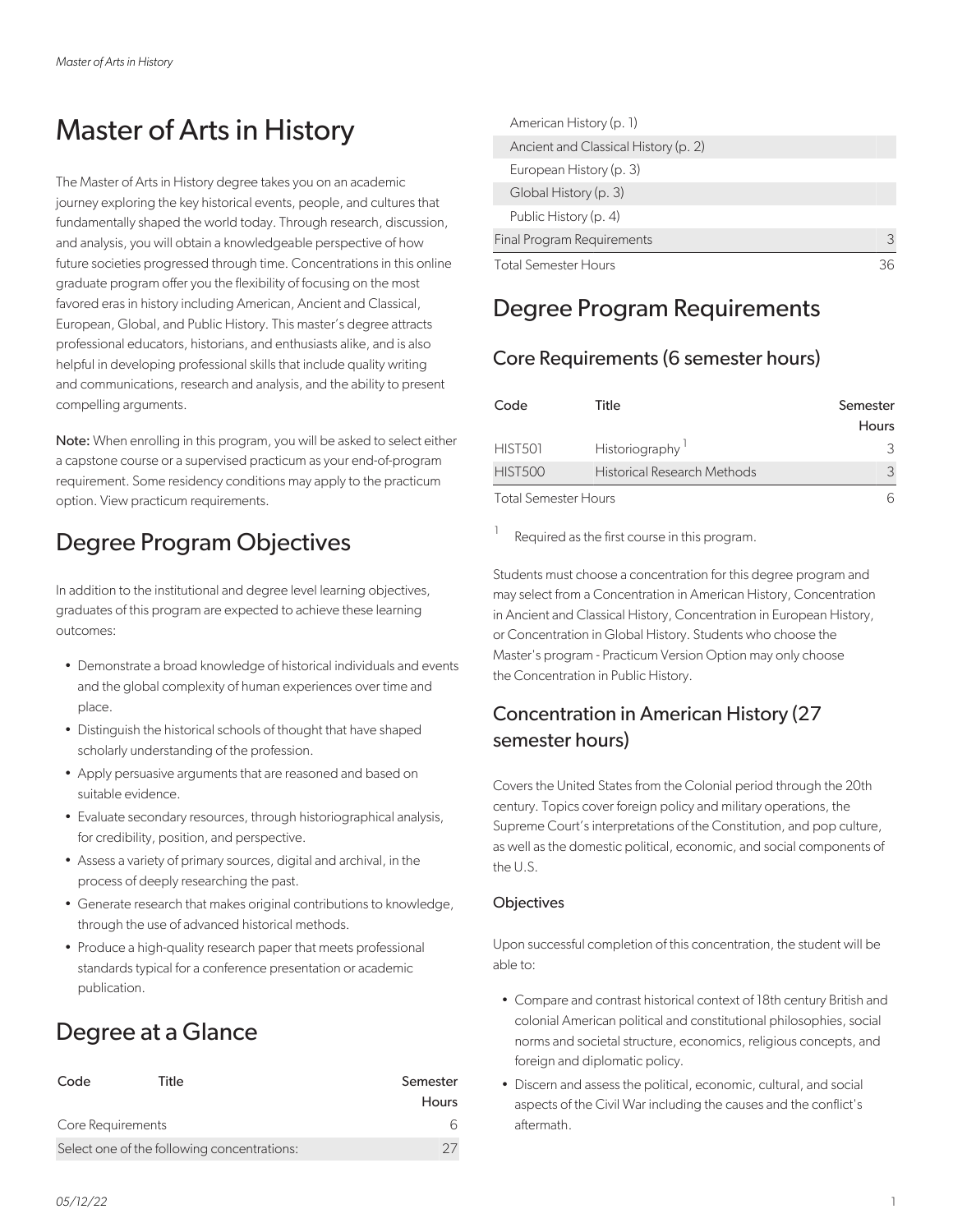- Explain changes in American society such as industrialization, immigration, and urbanization; isolationism and collective security; World War I; changing values; stock market crash; the Great Depression, and the cultural, social, political, military, and economic growth to the present.
- Critique the history of expressive and material culture; historical contexts of various artistic movements; cultural imperialism; cultural appropriation, creativity, and identity; and expressions of social difference and deviance in the United States.
- Discern the origins, content, and judicial interpretations of the U.S. Constitution and the Supreme Court's evolving decisions on issues such as States' rights, civil rights, the Commerce Clause, due process in criminal and other proceedings, and protected freedoms.

#### Concentration Requirements (27 semester hours)

| Code                        | Title<br>Semester                                |       |
|-----------------------------|--------------------------------------------------|-------|
|                             |                                                  | Hours |
| <b>HIST553</b>              | History of Colonial America                      | 3     |
| <b>HIST520</b>              | Graduate Seminar in U.S. History                 | 3     |
| <b>HIST551</b>              | The American Revolution in Context               | 3     |
| <b>HIST657</b>              | Antebellum America: Prelude to the Civil War     | 3     |
| <b>HIST552</b>              | The Civil War: Seminal Event in American History | 3     |
| <b>HIST691</b>              | Writing a Thesis Proposal                        | 3     |
| <b>HIST658</b>              | Reconstruction and Post-Civil War America        | 3     |
| <b>HIST555</b>              | The United States in the 20th Century            | 3     |
|                             | Select 1 course from the following:              | 3     |
| <b>HIST554</b>              | History of the American West                     |       |
| <b>HIST557</b>              | <b>History and Popular Culture</b>               |       |
| <b>HIST652</b>              | African-American History                         |       |
| <b>HIST653</b>              | History of American Women                        |       |
| <b>HIST680</b>              | Special Topic: History <sup>1</sup>              |       |
| <b>HIST690</b>              | Independent Study: History <sup>1</sup>          |       |
| <b>Total Semester Hours</b> |                                                  | 27    |

1 Students will need permission from the Department Chair to take this course.

### Concentration in Ancient and Classical History (27 semester hours)

Covers the broad sweep of European history and provides a foundation in historical theory, trends, and concepts for further study of topical history at the graduate level. Topics include Greek civilization through the 4th century B.C., the fall of the Roman empire, the development of the Ottoman culture, and the Crusades.

#### **Objectives**

Upon successful completion of this concentration, the student will be able to:

- Explain and critique Ancient Greece's political, economic, social, and intellectual movements.
- Explain and critique Roman history from its beginnings until the Age of Constantine including the political and social developments in the Republic and the early empire.
- Examine and appraise great Byzantium leaders, the spread of Christianity throughout the Roman Empire, the recapture of Constantinople from the crusaders, and the impact of Byzantium culture on Western intellect.
- Explain and assess European social, political, economic, and religious institutions and cultural and intellectual phenomena in the light of the changing historical environment from the end of the Ancient World to the Renaissance.
- Explain and assess the medieval church and rise of the Renaissance papacy; growth of humanism, including painters, architects, and sculptors; city-states and monarchies of the Holy Roman Empire; religious upheavals of Protestantism; Anabaptists; the Catholic Reformation.

#### Concentration Requirements (27 semester hours)

| Code                        | <b>Title</b>                           | Semester     |
|-----------------------------|----------------------------------------|--------------|
|                             |                                        | <b>Hours</b> |
| <b>HIST531</b>              | The Greek Civilization                 | 3            |
| <b>HIST597</b>              | Graduate Seminar in European History   | 3            |
| <b>HIST532</b>              | The Roman Republic and Empire          | 3            |
| <b>HIST533</b>              | Late Antiquity and Byzantium           | 3            |
| <b>HIST534</b>              | Medieval Europe                        | 3            |
| <b>HIST691</b>              | Writing a Thesis Proposal              | 3            |
| <b>HIST535</b>              | Renaissance and Reformation            | 3            |
| <b>HIST611</b>              | Ancient Warfare                        | 3            |
| <b>HIST643</b>              | The Ottoman Empire                     | 3            |
|                             | Or select 1 course from the following: |              |
| <b>HIST680</b>              | Special Topic: History <sup>1</sup>    |              |
| <b>HIST690</b>              | Independent Study: History             |              |
| <b>Total Semester Hours</b> |                                        | 27           |

1 Students will need permission from the Department Chair to take this course.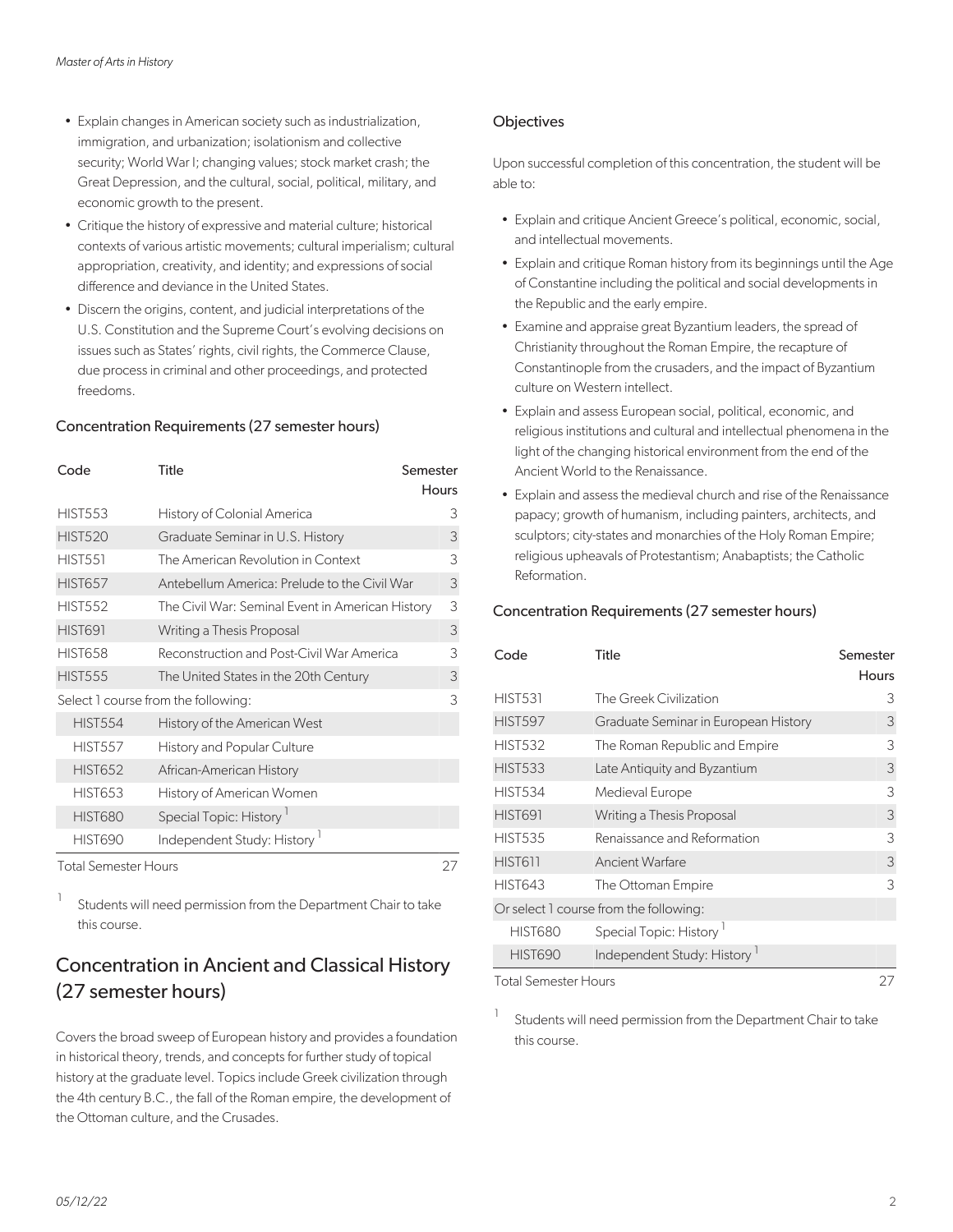### Concentration in European History (27 semester hours)

Explores developments in Europe dating back to the death of Louis XIV. Looks at the political, philosophical, scientific, and social changes that laid the foundation for early Europe to key developments that led to the major European wars of the 19th and 20th centuries.

#### **Objectives**

Upon successful completion of this concentration, the student will be able to:

- Distinguish the major social, political, and cultural changes of the Enlightenment in Europe from the death of Louis XIV to the fall of Napoleon.
- Investigate the intellectual, social, and economic history including the industrial revolutions, the age of ideologies, the new imperialism, and the coming of the Great War.
- Discern the origins of World War I in Europe and assess the combatants, strategy and tactics, technological innovation; war in France; war at sea; the peace settlement; and the occupation.
- Compare and contrast the economies, industry, society, and culture of the United States, Great Britain, Japan, and Germany during World War II.
- Assess modern European history since the Congress of Vienna including social, economic, cultural and political experiences common to Europe and how developments differentiated from those in most other parts of the world.

#### Concentration Requirements (27 semester hours)

| Code                        | Title                                   | Semester |
|-----------------------------|-----------------------------------------|----------|
|                             |                                         | Hours    |
| <b>HIST536</b>              | History of the Enlightenment            | 3        |
| <b>HIST597</b>              | Graduate Seminar in European History    | 3        |
| <b>HIST543</b>              | 18th and 19th Century Europe            | 3        |
| <b>HIST643</b>              | The Ottoman Empire                      | 3        |
| <b>HIST560</b>              | World War II in Context                 | 3        |
| <b>HIST691</b>              | Writing a Thesis Proposal               | 3        |
| <b>HIST570</b>              | Modern European History                 | 3        |
| <b>HIST642</b>              | Nazi Germany and the Holocaust          | 3        |
| <b>HIST645</b>              | Russia and the Soviet Union             | 3        |
|                             | Or select 1 course from the following:  |          |
| <b>HIST680</b>              | Special Topic: History <sup>1</sup>     |          |
| <b>HIST690</b>              | Independent Study: History <sup>1</sup> |          |
| <b>Total Semester Hours</b> |                                         |          |

1 Students will need permission from the Department Chair to take this course.

### Concentration in Global History (27 semester hours)

Examines major events, personalities, and accomplishments that occurred all over the world. Topics include the political, philosophical, scientific, and social changes that shaped the history of Latin America, Asia, Africa, and the Middle East.

#### **Objectives**

Upon successful completion of this concentration, the student will be able to:

- Contrast and compare the history, scope, and consequences of the American, French, Mexican, Russian, Chinese, Cuban, Vietnamese, and Iranian revolutions.
- Analyze the relationships among technology, culture, and politics in a variety of social and historical settings ranging from 19th century factories to 21st century techno dance floors.
- Explore the recent historiographical approaches within the history of science from the 17th through the 20th centuries from the physical sciences to natural history and medicine.
- Examine the practice of piracy in ancient times in the 18th century and the rise of modern piracy with high-speed boats and automatic weapons in the 21st century.
- Distinguish the historical development, central beliefs, and practices of each of the major world religions.

### Concentration Requirements (27 semester hours)

| Code                 | Title                                  | Semester<br><b>Hours</b> |
|----------------------|----------------------------------------|--------------------------|
| <b>HIST571</b>       | History of Africa                      | 3                        |
| <b>HIST510</b>       | Graduate Seminar in World History      | 3                        |
| <b>HIST573</b>       | History of the Middle East             | 3                        |
| <b>HIST581</b>       | The Great Revolutions                  | 3                        |
| <b>HIST586</b>       | History of Science                     | 3                        |
| <b>HIST691</b>       | Writing a Thesis Proposal              | 3                        |
| <b>HIST670</b>       | History and Culture of Latin America   | 3                        |
| <b>HIST588</b>       | History of Religion                    | 3                        |
| <b>HIST560</b>       | World War II in Context                | 3                        |
|                      | Or select 1 course from the following: |                          |
| <b>HIST680</b>       | Special Topic: History <sup>1</sup>    |                          |
| <b>HIST690</b>       | Independent Study: History             |                          |
| Total Semester Hours |                                        | 27                       |